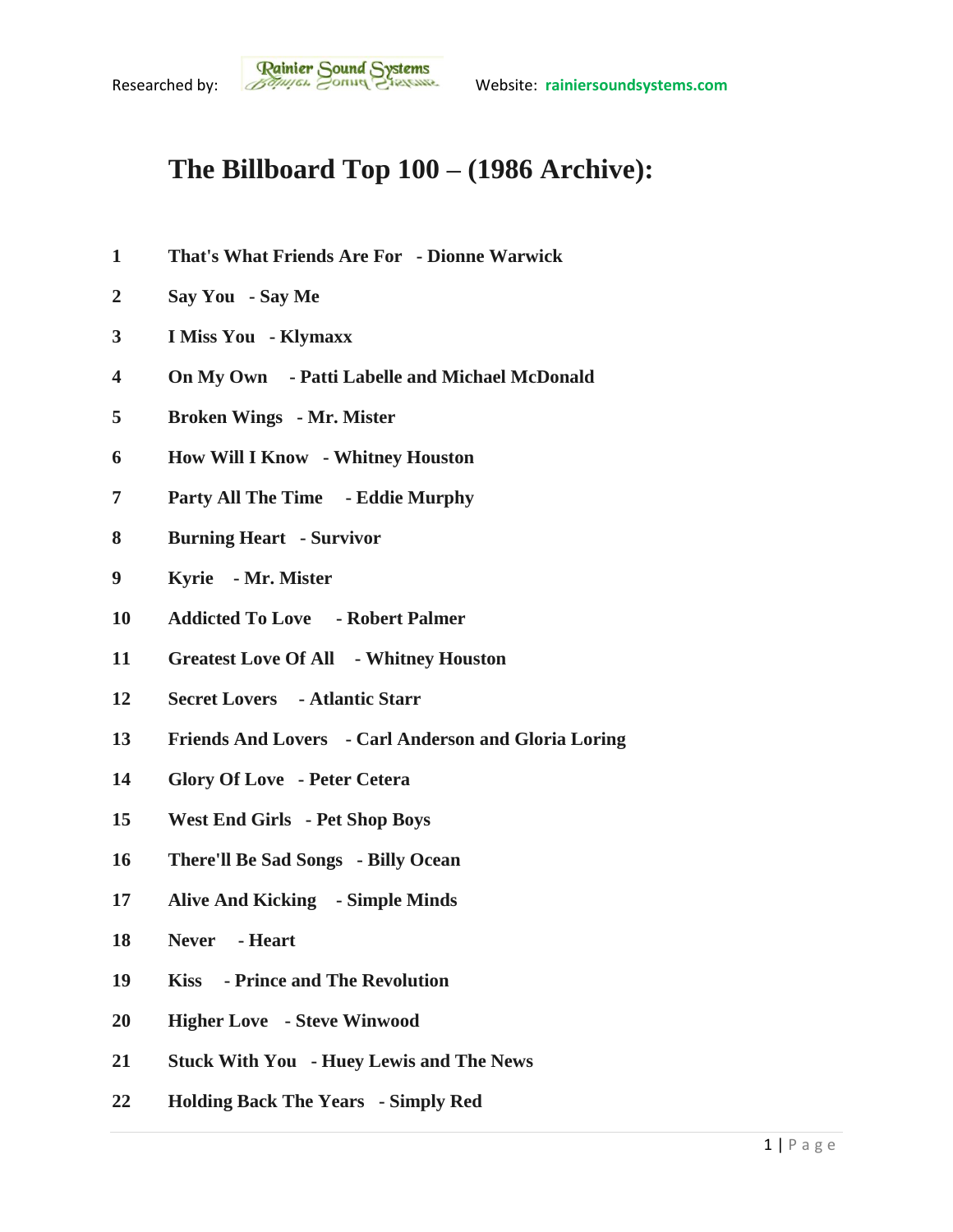- **Sledgehammer - Peter Gabriel**
- **Sara - Starship**
- **Human - Human League**
- **I Can't Wait - Nu Shooz**
- **Take My Breath Away - Berlin**
- **Rock Me Amadeus - Falco**
- **Papa Don't Preach - Madonna**
- **You Give Love A Bad Name - Bon Jovi**
- **When The Going Gets Tough - Billy Ocean**
- **When I Think Of You - Janet Jackson**
- **These Dreams - Heart**
- **Don't Forget Me (When I'm Gone) - Glass Tiger**
- **Live To Tell - Madonna**
- **Mad About You - Belinda Carlisle**
- **Something About You - Level 42**
- **Venus - Bananarama**
- **Dancing On The Ceiling - Lionel Richie**
- **Conga Miami - Sound Machine**
- **True Colors - Cyndi Lauper**
- **Danger Zone - Kenny Loggins**
- **What Have You Done For Me Lately - Janet Jackson**
- **No One Is To Blame - Howard Jones**
- **Let's Go All The Way - Sly Fox**
- **I Didn't Mean To Turn You On - Robert Palmer**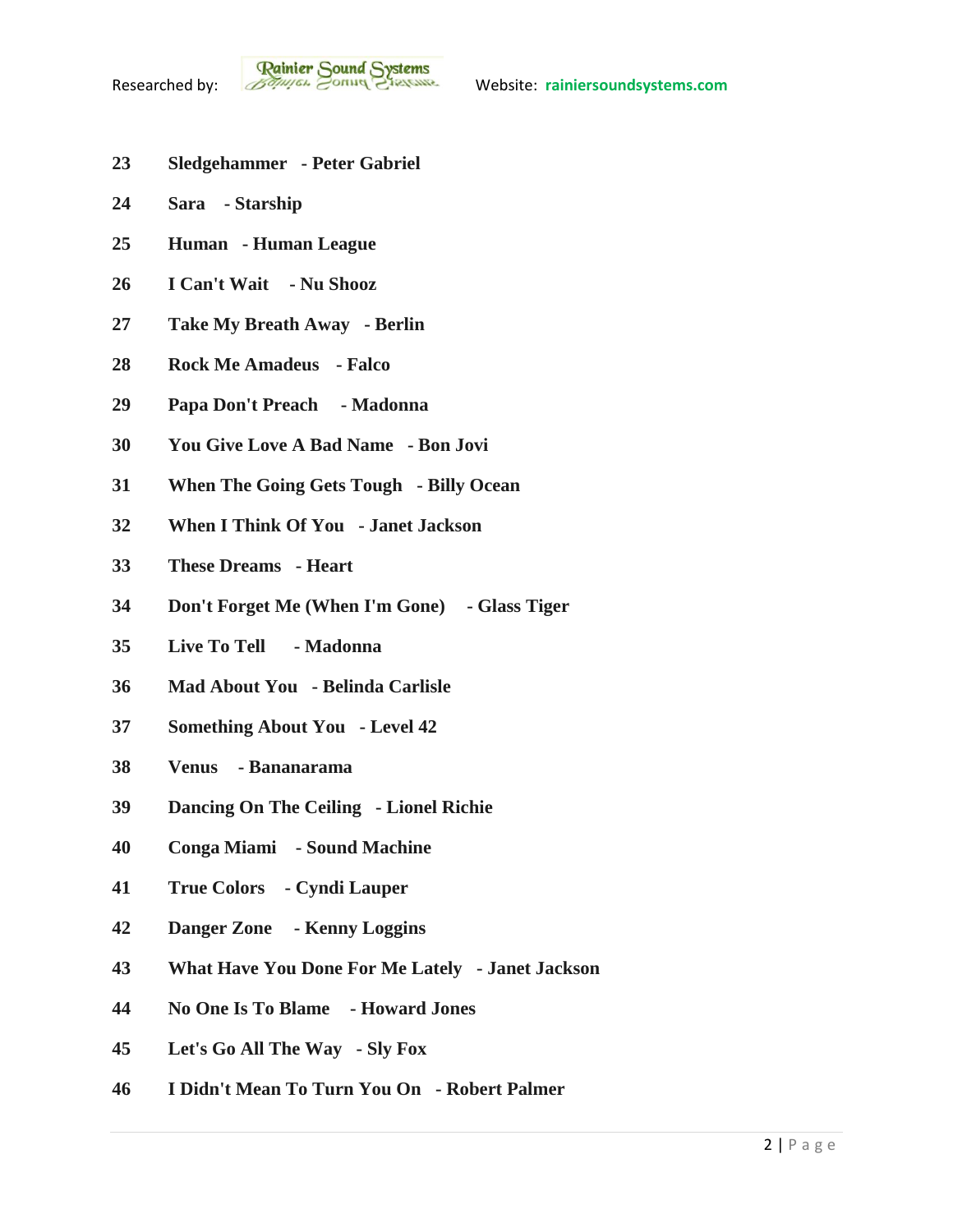

- **Words Get In The Way - Miami Sound Machine**
- **Manic Monday - Bangles**
- **Walk Of Life - Dire Straits**
- **Amanda - Boston**
- **Two Of Hearts - Stacey Q**
- **Crush On You - Jets**
- **If You Leave - Orchestral Manoeuvres In The Dark**
- **Invisible Touch - Genesis**
- **The Sweetest Taboo - Sade**
- **What You Need - INXS**
- **Talk To Me - Stevie Nicks**
- **Nasty - Janet Jackson**
- **Take Me Home Tonight - Eddie Money**
- **We Don't Have To Take Our Clothes Off - Jermaine Stewart**
- **All Cried Out - Lisa Lisa and Cult Jam With Full Force**
- **Your Love - Outfield**
- **I'm Your Man - Wham!**
- **Perfect Way - Scritti Politti**
- **Living In America - James Brown**
- **R.O.C.K. In The U.S.A. - John Cougar Mellencamp**
- **Who's Johnny - El Debarge**
- **Word Up - Cameo**
- **Why Can't This Be Love - Van Halen**
- **Silent Running - Mike + The Mechanics**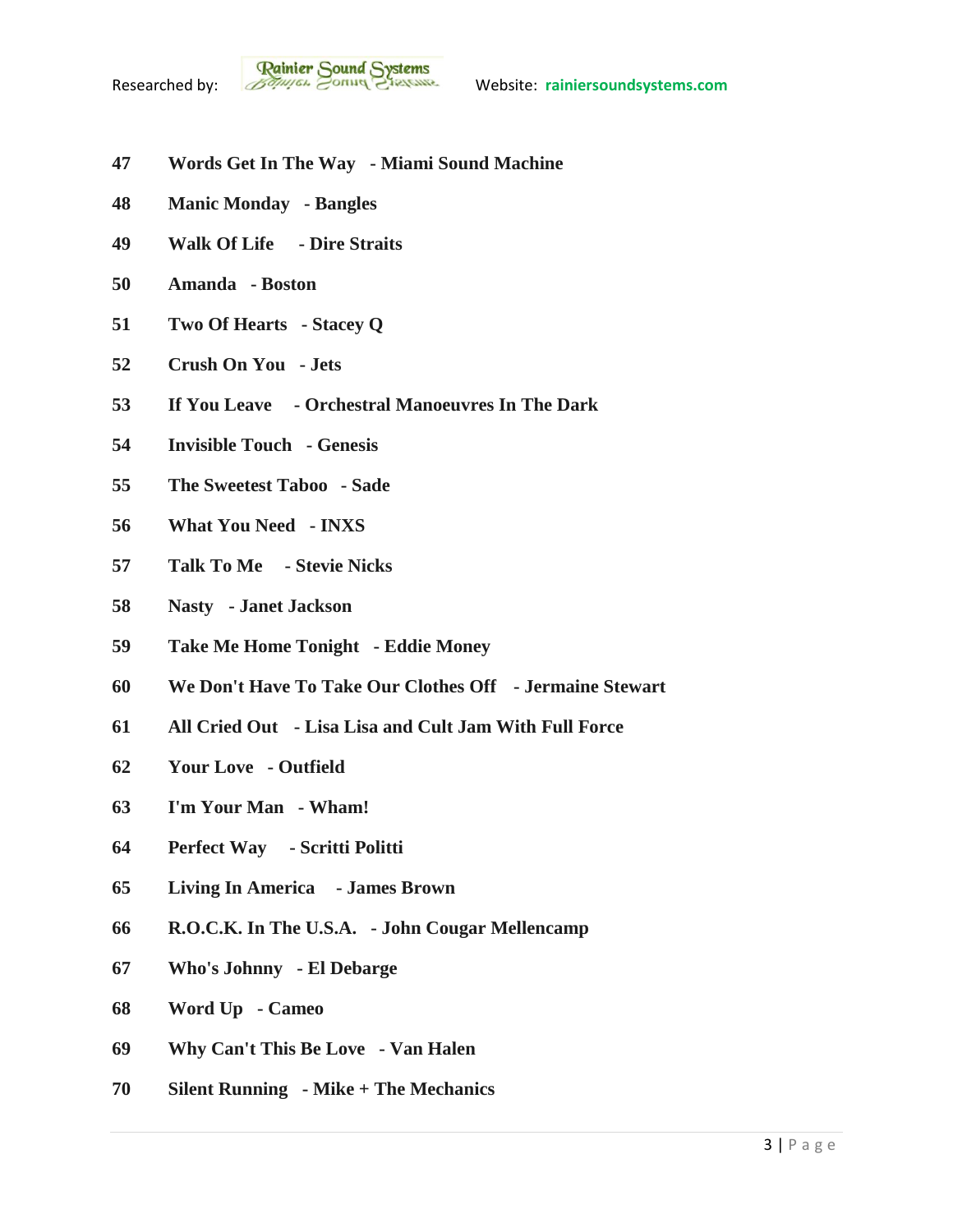- **Typical Male - Tina Turner**
- **Small Town - John Cougar Mellencamp**
- **Tarzan Boy - Baltimora**
- **All I Need Is A Miracle - Mike + The Mechanics**
- **Sweet Freedom - Michael McDonald**
- **True Blue - Madonna**
- **Rumors - Timex Social Club**
- **Life In A Northern Town - Dream Academy**
- **Bad Boy - Miami Sound Machine**
- **Sleeping Bag - ZZ Top**
- **Tonight She Comes - Cars**
- **Love Touch - Rod Stewart**
- **A Love Bizarre - Sheila E.**
- **Throwing It All Away - Genesis**
- **Baby Love - Regina**
- **Election Day - Arcadia**
- **Nikita - Elton John**
- **Take Me Home - Phil Collins**
- **Walk This Way - Run-D.M.C.**
- **Sweet Love - Anita Baker**
- **Your Wildest Dreams - Moody Blues**
- **Spies Like Us - Paul McCartney**
- **Object Of My Desire - Starpoint**
- **Dreamtime - Daryl Hall**